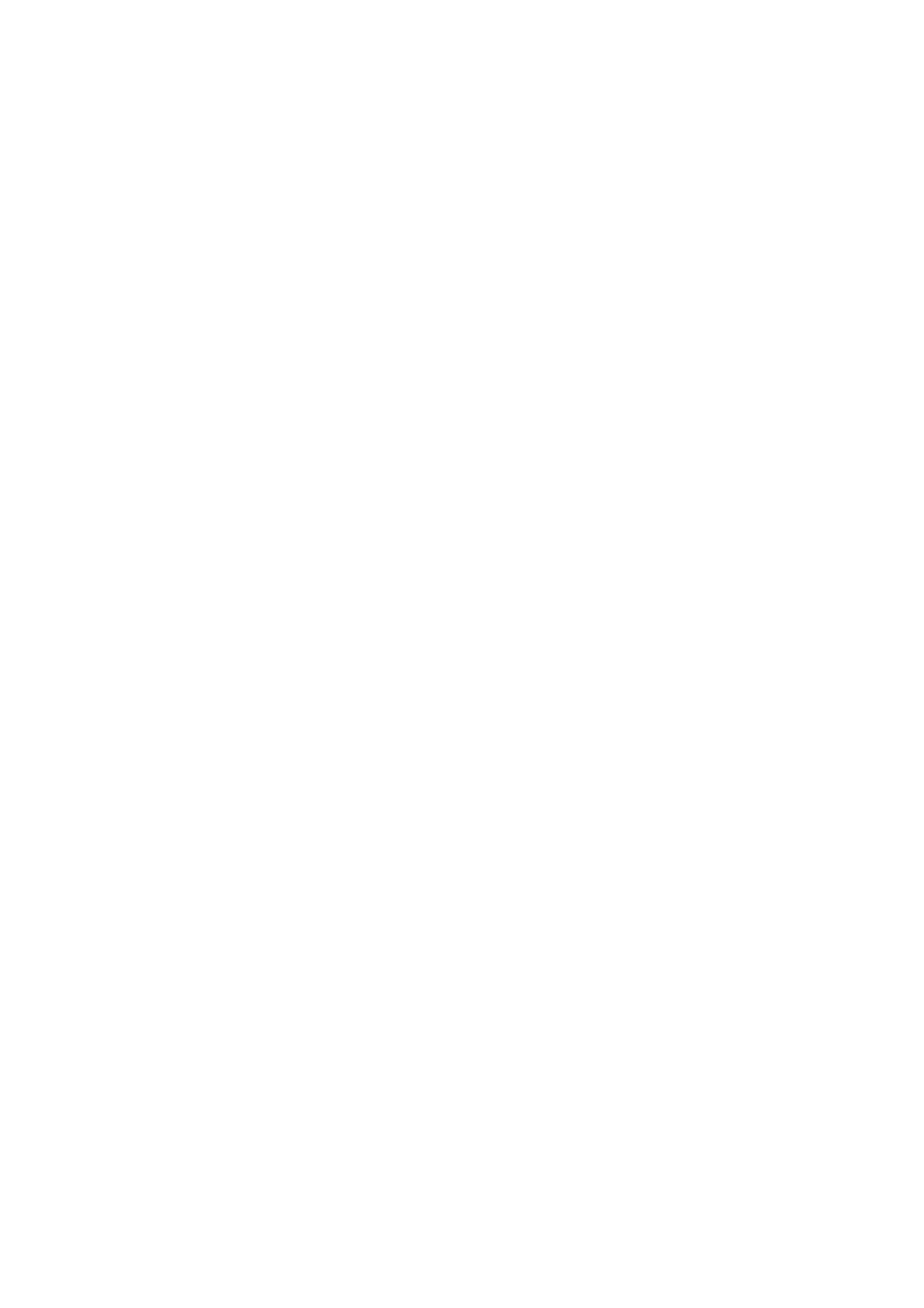## **Contents**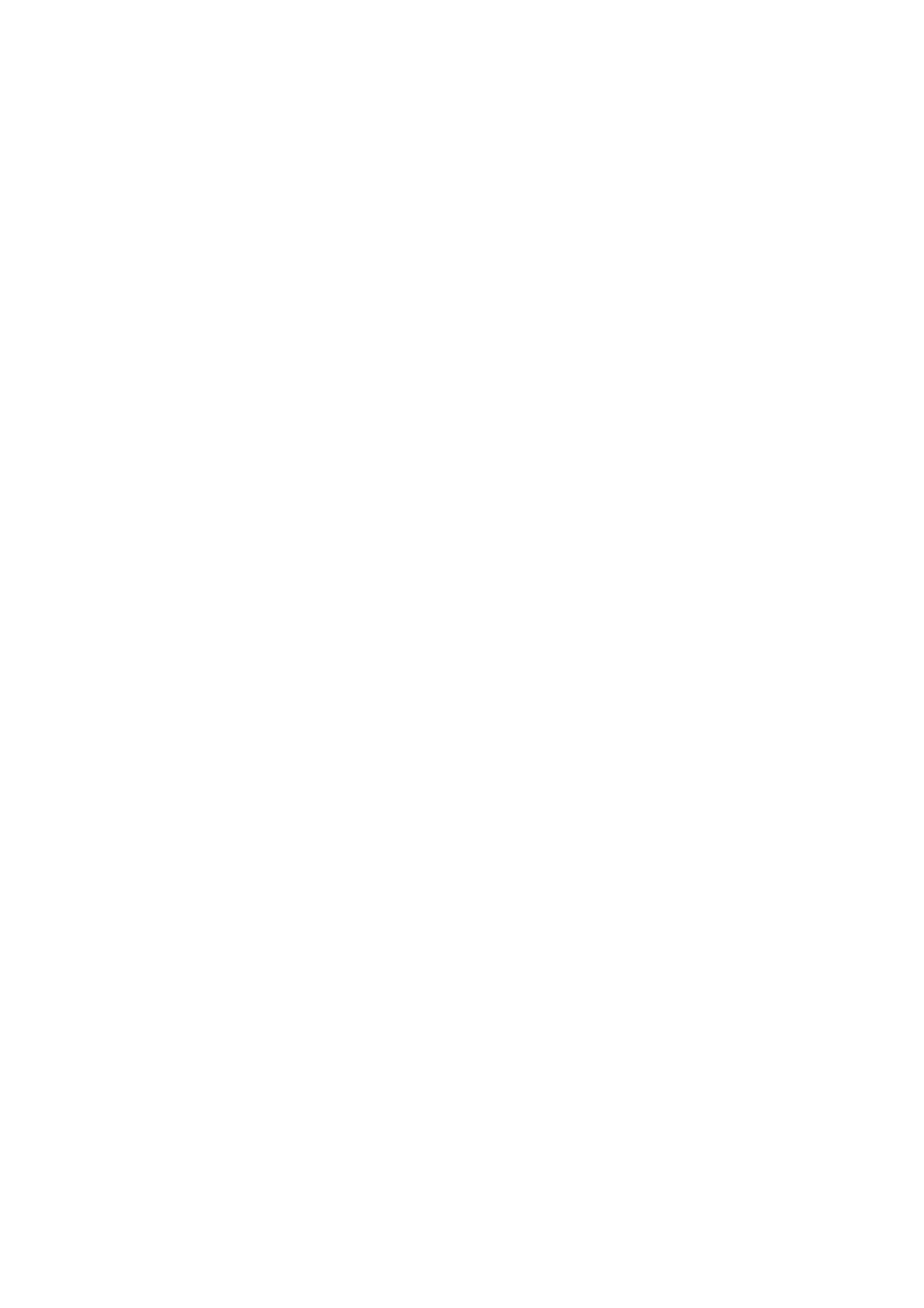## Highlights

|                                     | 31 March 2010<br>$\epsilon$ million | 31 March 2009<br>$\epsilon$ million | % change | % change<br>at constant exchange rates |
|-------------------------------------|-------------------------------------|-------------------------------------|----------|----------------------------------------|
| <b>Net sales</b>                    | 233.6                               | 190.1                               | 22.9     | 22.7                                   |
| Contribution margin                 | 93.7                                | 79.9                                | 17.3     | 17.9                                   |
| <b>EBITDA before one-offs</b>       | 59.1                                | 48.2                                | 22.6     | 23.7                                   |
| <b>EBITDA</b>                       | 58.6                                | 47.7                                | 22.9     | 23.8                                   |
| EBIT before one-offs                | 52.3                                | 43.1                                | 21.3     | 22.6                                   |
| <b>EBIT</b>                         | 51.8                                | 42.6                                | 21.5     | 22.7                                   |
| <b>EBIT margin (EBIT/net sales)</b> | 22.2%                               | 22.4%                               |          |                                        |
| Group profit before tax             | 43.3                                | 38.4                                | 12.7     | 12.8                                   |
|                                     | 31 March 2010                       | 31 December 2009                    |          |                                        |
|                                     | $\epsilon$ million                  | $\epsilon$ million                  |          |                                        |
| Net debt                            | 593.4                               | 630.8                               |          |                                        |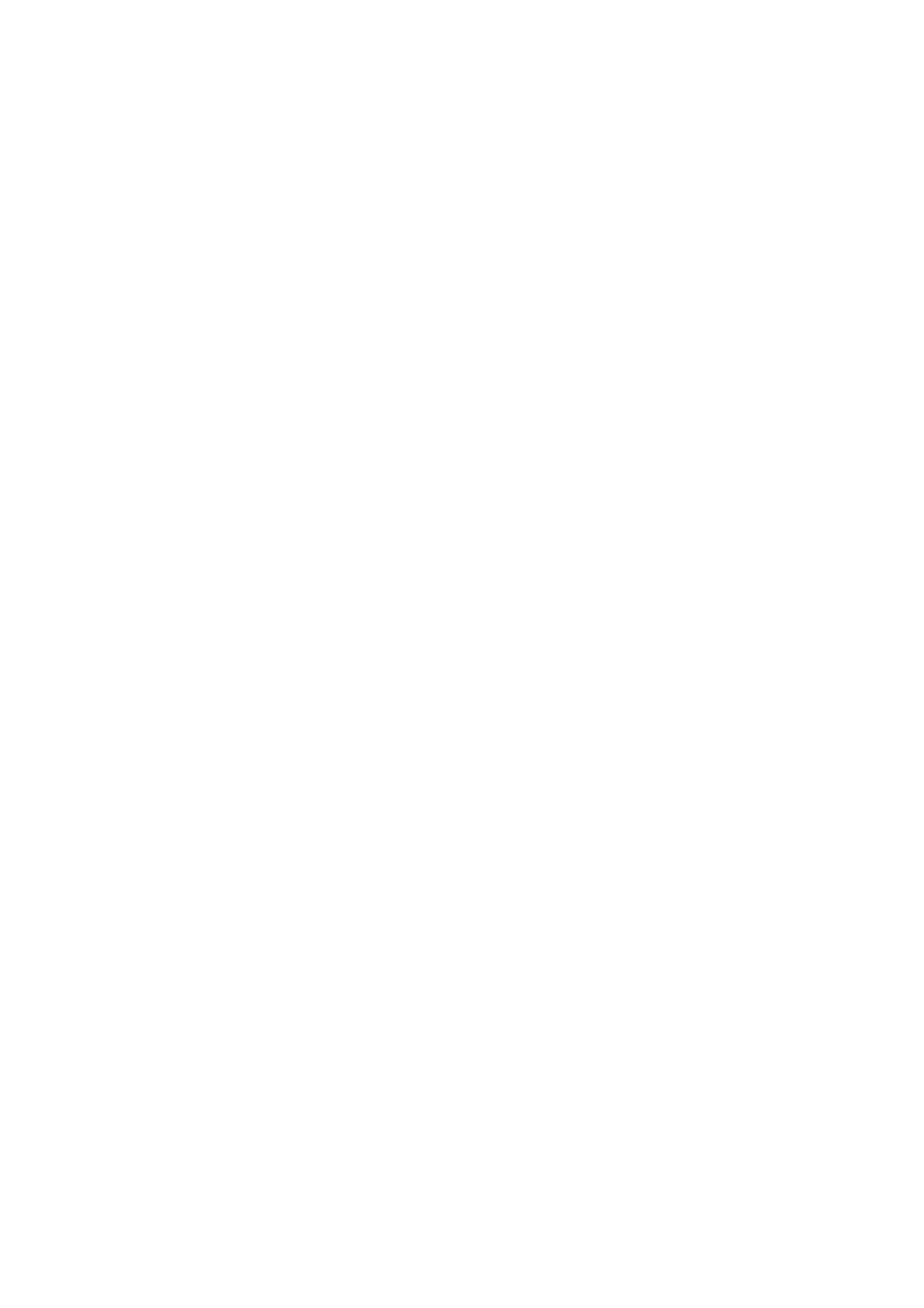## Corporate officers

#### Board of Directors<sup>(1)</sup>

| Luca Garavoglia        | Chairman                                                                 |
|------------------------|--------------------------------------------------------------------------|
| Robert Kunze-Concewitz | Managing Director and Chief Executive Officer                            |
| Paolo Marchesini       | Managing Director and Chief Financial Officer                            |
| Stefano Saccardi       | <b>Managing Director</b>                                                 |
|                        | and General Counsel and Business Development Officer                     |
| Eugenio Barcellona     | Director                                                                 |
|                        | and member of the Remuneration and Appointments Committee <sup>(4)</sup> |
| Enrico Corradi         | Director,                                                                |
|                        | member of the Remuneration and Appointments Committee <sup>(4)</sup>     |
|                        | and member of the Audit Committee <sup>(5)</sup>                         |
| Thomas Ingelfinger     | Director,                                                                |
|                        | member of the Remuneration and Appointments Committee <sup>(4)</sup>     |
|                        | and member of the Audit Committee <sup>(5)</sup>                         |
| Marco P. Perelli-Cippo | Director                                                                 |
|                        | and member of the Audit Committee <sup>(5)</sup>                         |
| Karen Guerra           | Director                                                                 |

#### Board of Statutory Auditors (2)

| Pellegrino Libroia | Chairman                 |
|--------------------|--------------------------|
| Carlo Lazzarini    | <b>Permanent Auditor</b> |
| Enrico Colombo     | <b>Permanent Auditor</b> |
| Giovanni Bandera   | Deputy Auditor           |
| Graziano Gallo     | Deputy Auditor           |
| Emilio Gnech       | Deputy Auditor           |

#### Independent Auditors<sup>(3)</sup>

PricewaterhouseCoopers S.p.A.

On 30 April 2010, the Board of Directors vested Managing Directors Robert Kunze-Concewitz, Paolo Marchesini and Stefano Saccardi with the following powers for three years until approval of the 2012 accounts:

- with joint signature: powers of representation and management for specific types of functions, within the value or time limits deemed to fall outside ordinary activities.
- <sup>(2)</sup> The shareholders' meeting of 30 April 2010 also appointed the Board of Statutory Auditors for the three-year period 2010-2012.
- <sup>(3)</sup> At the same meeting the auditing mandate for the nine-year period 2010-2018 was conferred on PricewaterhouseCoopers S.p.A..

(4)(5) The Remuneration and Appointments Committee and the Audit Committee were appointed, for the three years 2010, 2011 and 2012, by the Board of Directors on 30 April 2010.

<sup>&</sup>lt;sup>(1)</sup> The nine members of the Board of Directors were appointed on 30 April 2010 by the shareholders' meeting and will remain in office for the three-year period 2010-2012. Luca Garavoglia was appointed Chairman and granted powers in accordance with the law and the Company's bylaws.

<sup>-</sup> with individual signature: powers of ordinary representation and management, within the value or time limits established for each type of function;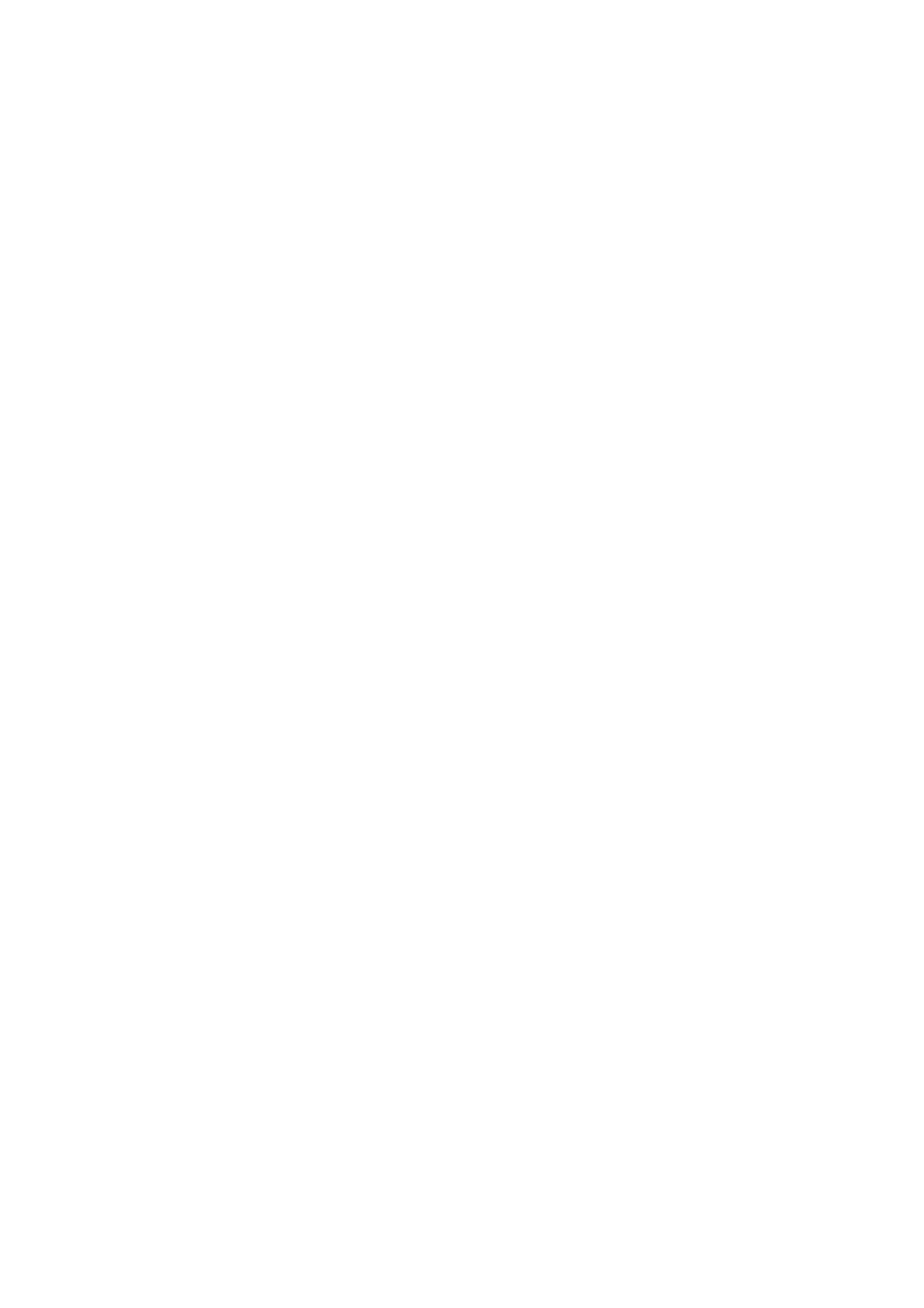### Interim report

#### Significant events in the period

#### Distribution of Sagatiba in Brazil

On 1 March 2010, Campari do Brasil Ltda. acquired the rights to distribute Sagatiba cachaça in Brazil and another seven markets in South America.

With Sagatiba, which is the market leader in the premium cachaça segment, the Group is entering the cachaça market, the most important spirits category in Brazil, and thereby completing its premium brand portfolio in South America.

#### Distribution of Morrison Bowmore Scotch whisky in Italy

Also on 1 March 2010, following the establishment of a new agreement, Campari Italia S.p.A. began the distribution in the Italian market of the Bowmore (Islay) single malt Scotch whisky of Morrison Bowmore Distilleries, subsidiary of the Japanese group Suntory.

This agreement completes the Group's offer of whiskies in Italy, complementing its own brands Glen-Grant (single malt) and Old Smuggler (blended) and the third party brands which it distributes, Jack Daniel's (Tennessee whisky) and Tullamore Dew (Irish whiskey).

#### Purchase of own shares

Between 1 January and 31 March 2010, 460,000 own shares were acquired for an average unit price of € 8.23, and 807,506 own shares were sold.

At 31 March 2010, the Parent Company held 2,106,614 own shares, equivalent to 0.7% of the share capital.

#### Sales performance

#### Overall performance

In the first quarter of 2010, the Campari Group's net sales totalled € 233.6 million, representing an overall increase of 22.9% compared with the same period of 2009.

Organic growth was 14.5%, while changes on the perimeter basis and exchange rate movements had positive impacts of 8.2% and 0.2% respectively, as shown in the table below.

|                                        | $\epsilon$ million | % change versus first quarter of 2009 |
|----------------------------------------|--------------------|---------------------------------------|
| Net sales in the first quarter of 2010 | 233.6              |                                       |
| Net sales in the first quarter of 2009 | 190.1              |                                       |
| <b>Total change</b>                    | 43.5               | 22.9%                                 |
| of which                               |                    |                                       |
| organic growth                         | 27.5               | 14.5%                                 |
| external growth                        | 15.6               | 8.2%                                  |
| exchange rate effect                   | 0.4                | 0.2%                                  |
| <b>Total change</b>                    | 43.5               | 22.9%                                 |

The extremely positive performance seen in 2010 is partly the result of a very favourable basis of comparison with the first quarter of 2009, when the intensification of the financial crisis and the consequent running down of distributors' stocks had a negative effect on sales. This effect was especially marked in some of the Group's key markets, such as the United States, Brazil and Russia.

Furthermore, there was an overall upturn in sales and consumption in the Group's main markets in the early months of 2010, particularly for Aperol, which registered strong double-digit growth.

External growth during the quarter, which totalled  $\epsilon$  15.6 million, was mainly due to sales relating to the acquisition of Wild Turkey, which alone represented growth of 7.8%, compared with an overall increase due to external growth of 8.2%.

The following table gives a full breakdown of the effects of changes in the basis of consolidation, in terms of both Group and third-party brands, including a negative effect of  $\epsilon$  1.3 million due to the end of the distribution agreement with Société des Produits Marnier Lapostolle in Italy and Germany.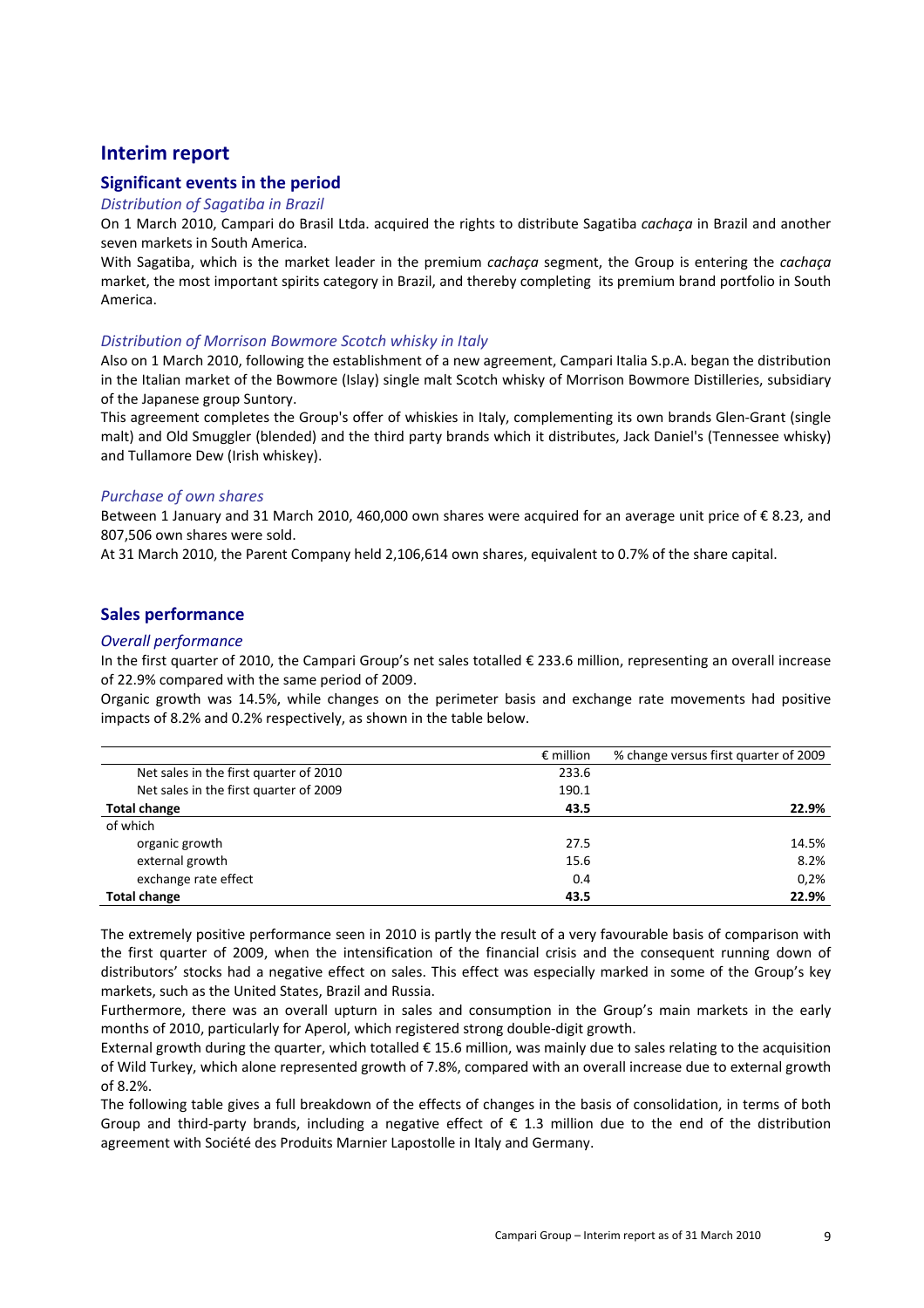| Sales in the first quarter of 2010: break down of external growth                                     | $\epsilon$ million |
|-------------------------------------------------------------------------------------------------------|--------------------|
| Wild Turkey                                                                                           | 14,9               |
| Odessa                                                                                                | 1,0                |
| <b>Subtotal Group brands</b>                                                                          | 15,9               |
| Termination of distribution of brands of Société des Produits Marnier Lapostolle in Italy and Germany | $-1,3$             |
| Third-party brands distributed in Italy (Icario), Germany (Licor 43) and Brasil (Sagatiba Cachaça)    | 0,7                |
| Legui copacking in Argentina                                                                          | 0,3                |
| Subtotale third-party brands                                                                          | $-0,3$             |
| Total external growth                                                                                 | 15,6               |

Exchange rates had a positive but limited effect on sales of 0.2% in the first quarter of the year.

While the US dollar was down 5.9% against the Euro compared with average prices in the first quarter of 2009, the Brazilian real appreciated by 20.9% versus the same period last year.

The table below shows the average and final exchange rates for the currencies of greatest importance for the Group.

| Exchange rates for the period                                 | 1 january - 31 march 2010 | 1 january - 31 march 2009 | % change |
|---------------------------------------------------------------|---------------------------|---------------------------|----------|
| US\$ x 1 $\epsilon$ average exchange rate for the period      | 1.384                     | 1.302                     | $-5.9%$  |
| US\$ x 1 € final exchange rate at 31 March                    | 1.348                     | 1.331                     | $-1.3%$  |
| BRC $x$ 1 $\epsilon$ average exchange rate for the period     | 2.495                     | 3.016                     | 20.9%    |
| BRC x 1 € final exchange rate at 31 March                     | 2.404                     | 3.077                     | 28.0%    |
| CHF x 1 $\epsilon$ average exchange rate for the period       | 1.464                     | 1.497                     | 2.3%     |
| CHF x 1 $\epsilon$ final exchange rate at 31 March            | 1.428                     | 1.515                     | 6.1%     |
| CNY $x \, 1 \, \epsilon$ average exchange rate for the period | 9.451                     | 8.904                     | $-5.8%$  |
| CNY $x 1 \in$ final exchange rate at 31 March                 | 9.201                     | 9.094                     | $-1.2%$  |
| GBP $x$ 1 $\epsilon$ average exchange rate for the period     | 0.887                     | 0.908                     | 2.4%     |
| GBP x 1 € final exchange rate at 31 March                     | 0.890                     | 0.931                     | 4.6%     |
| ARS $x \, 1 \, \epsilon$ average exchange rate for the period | 5.312                     | 4.614                     | $-13.1%$ |
| ARS $x 1 \in$ final exchange rate at 31 March                 | 5.223                     | 4.946                     | $-5.3%$  |
| MXN $x 1 \in \mathbb{R}$ average exchange rate for the period | 17.685                    | 18.719                    | 5.8%     |
| MXN $x 1 \in$ final exchange rate at 31 March                 | 16.657                    | 18.762                    | 12.6%    |

#### Sales by region

Sales increased in all regions during the first quarter, with situations varying widely between regions, particularly in terms of growth rates.

In particular, the Wild Turkey acquisition led to an increase in the relative contribution of sales from the Americas and the rest of the world to total Group sales; this contribution grew by about 10 percentage points, from 27.6% in the first three months of 2009 to 36.7% in the first quarter of 2010.

The first table below shows the value of sales for each region, their proportion of the total and the change versus sales in the first quarter of 2009. The second table shows the effects of organic growth, external growth and exchange rates in each region.

|                                 | 1 January - 31 March 2010 |        | 1 January - 31 March 2009 |        | % change  |
|---------------------------------|---------------------------|--------|---------------------------|--------|-----------|
|                                 | $\epsilon$ million        | %      | $\epsilon$ million        | %      | 2010/2009 |
| Italy                           | 104.2                     | 44.6%  | 100.7                     | 53.0%  | 3.4%      |
| Europe                          | 43.9                      | 18.8%  | 36.9                      | 19.4%  | 18.9%     |
| Americas                        | 72.1                      | 30.9%  | 43.3                      | 22.8%  | 66.5%     |
| Rest of the world and duty free | 13.5                      | 5.8%   | 9.1                       | 4.8%   | 47.3%     |
| Total                           | 233.6                     | 100.0% | 190.1                     | 100.0% | 22.9%     |

| Breakdown of % change           | % change |                |                 |                      |
|---------------------------------|----------|----------------|-----------------|----------------------|
|                                 | total    | organic growth | external growth | exchange rate effect |
| Italy                           | 3.4%     | 4.0%           | $-0.6%$         | 0.0%                 |
| Europe                          | 18.9%    | 15.7%          | 2.9%            | 0.3%                 |
| Americas                        | 66.5%    | 42.3%          | 23.5%           | 0.7%                 |
| Resto f the world and duty free | 47.3%    | $-7.6%$        | 55.0%           | $-0.1%$              |
| <b>Total</b>                    | 22.9%    | 14.5%          | 8.2%            | 0.2%                 |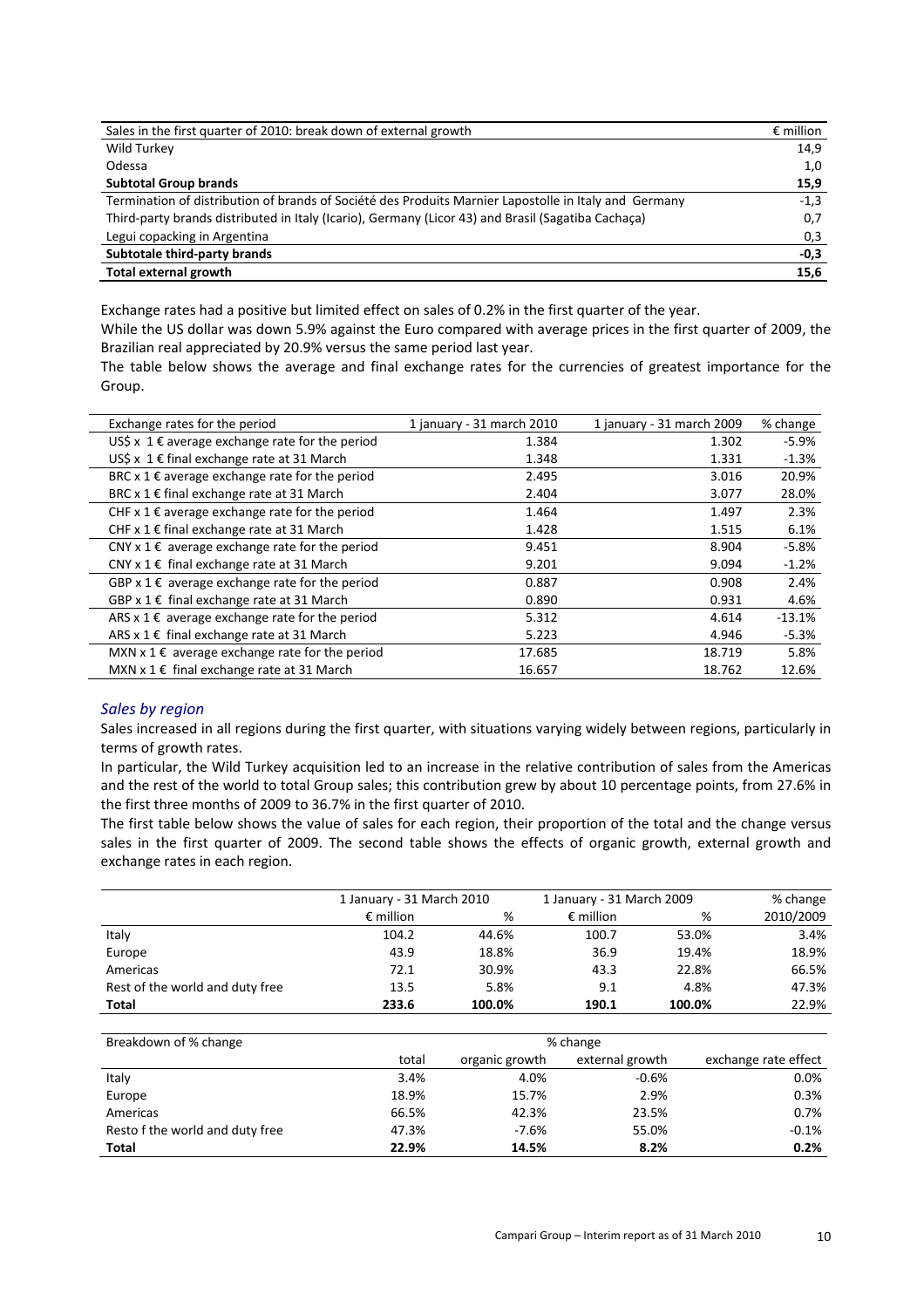In Italy, sales in the first quarter of 2010 can be regarded as very satisfactory, with growth of 3.4% in total and of more than 4.0% on an organic basis (net of the negative change due to the discontinued distribution of Société des Produits Marnier Lapostolle brands).

The performance of the three main brands – Aperol, Campari and Campari Soda – was positive, confirming the solidity of the brands and growth in aperitif consumption.

It should also be noted that the first quarter represents a relatively limited proportion of full-year volumes, and that the sales results for individual brands in the first quarter show some volatility in relation to the planning of promotional activities over the year.

The rest of Europe registered overall growth of 18.9%, due to robust organic growth (15.7%) in all key markets, particularly Germany, France, Austria and Switzerland.

Sales in this region were also boosted by strong growth in Russia - where, however, the comparison with sales in the first quarter of 2009 is very favourable, due to the sharp contraction in orders that took place in 2009 as a result of the financial crisis.

There was also a positive external growth effect (2.9%) in this region, mainly due to sales of Odessa sparkling wines in Ukraine and a slightly favourable exchange rate effect (0.3%) caused by the revaluation of the Swiss franc.

In the Americas region, sales grew by a total of 66.5%, due to strong organic growth (42.3%) as well as high external growth (23.5%).

A separate breakdown of trends in the two main markets, the United States and Brazil, as in the two tables below, provides a better analysis of results in this region.

|                 |                    | 1 January - 31 March 2010 |                    | 1 January - 31 March 2009 |           |  |
|-----------------|--------------------|---------------------------|--------------------|---------------------------|-----------|--|
|                 | $\epsilon$ million | %                         | $\epsilon$ million | %                         | 2010/2009 |  |
| <b>USA</b>      | 48.0               | 66.6%                     | 34.3               | 79.1%                     | 40.1%     |  |
| <b>Brasil</b>   | 17.3               | 24.1%                     | 3.3                | 7.6%                      | 428.1%    |  |
| Other countries | 6.7                | 9.3%                      | 5.8                | 13.3%                     | 16.8%     |  |
| Total           | 72.1               | 100.0%                    | 43.3               | 100.0%                    | 66.5%     |  |

| Breakdown of % change | % change |                |                 |               |
|-----------------------|----------|----------------|-----------------|---------------|
|                       | total    | organic growth | external growth | exchange rate |
| <b>USA</b>            | 40.1%    | 18.7%          | 28.4%           | $-7.0\%$      |
| <b>Brasil</b>         | 428.1%   | 335.8%         | 1.3%            | 91.0%         |
| Other countries       | 16.8%    | 15.4%          | 6.2%            | $-4.8%$       |
| Total                 | 66.5%    | 42.3%          | 23.5%           | 0.7%          |

In the United States, sales grew by 40.1% in the first quarter of 2010, due both to the substantial contribution of the Wild Turkey acquisition (28.4%) and to robust organic growth (18.7%).

It should be noted that, in terms of organic growth, the quarterly performance was also boosted by a favourable comparison with the same three months of 2009, when orders from distributors declined steeply as they sought to reduce their stocks tighten working capital.

Furthermore, in the first quarter, consumption of Group spirits overall registered growth, albeit limited, in line with the market trend.

Finally, the depreciating US dollar had a negative impact of 7.0% on Group sales.

In Brazil, sales advanced by 428.1% in the first quarter of 2010, on the back of organic growth of 335.8%, a weighted positive exchange rate effect of 91.0% and a modest but positive effect of 1.3% resulting from a change in the basis of consolidation (relating to the launch of distribution of Sagatiba cachaça).

In organic terms, the favourable comparison with the first quarter of 2009 was even more pronounced for Brazil than for other markets (the United States, for example), since in addition to generalised destocking prompted by the credit crunch, there were specific, unfavourable factors at work that weighed heavily on sales in the previous year.

Specifically, sales in the first quarter of 2009 were affected by:

- early ordering by wholesalers in the final quarter of 2008, before the increase in excise duties (IPI) that came into effect on 1 January 2009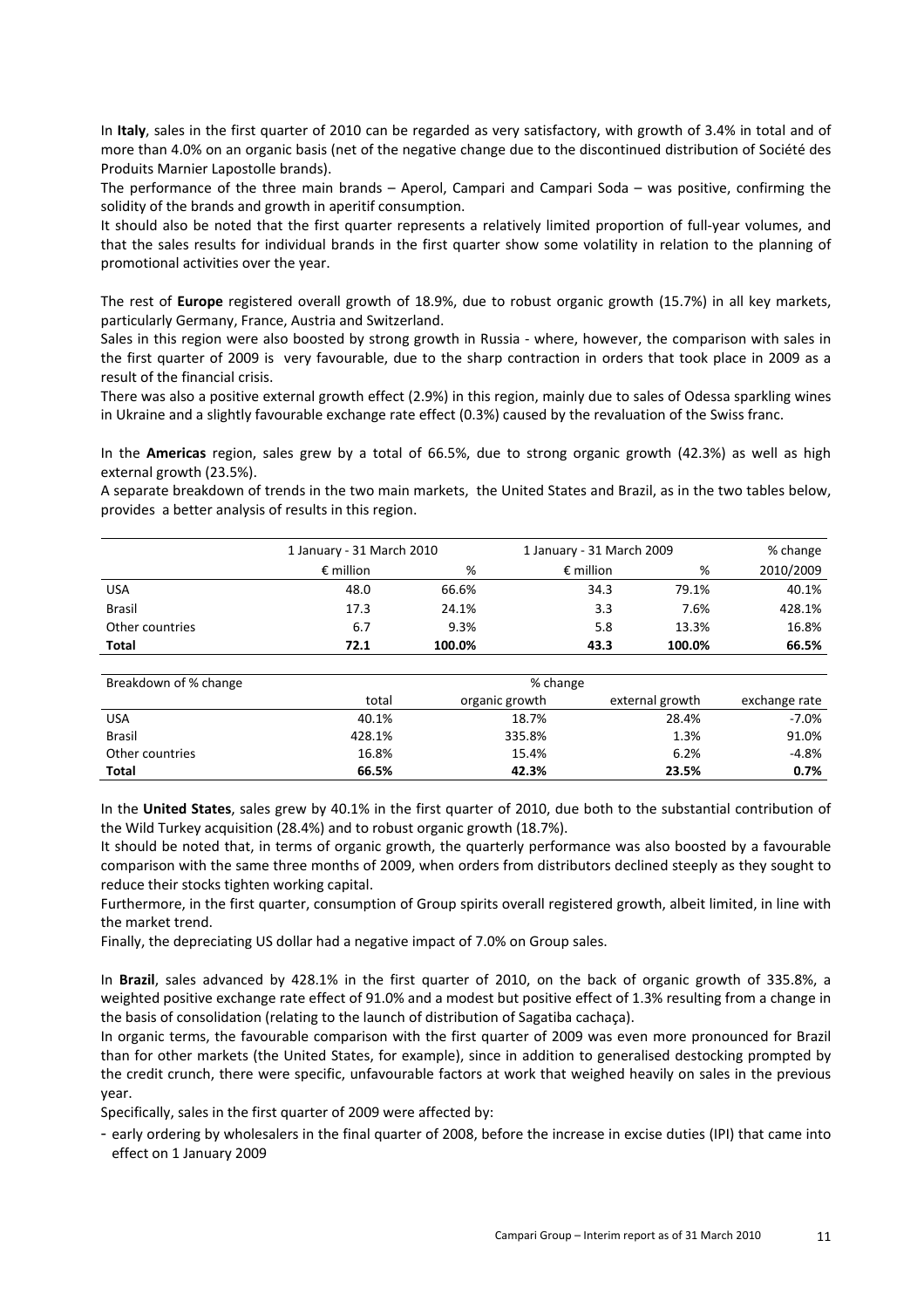- the change in the commercial policy implemented by the Group in early 2009, aiming to reduce its dependence on large, individual distributors, which led to a further squeeze on stocks in the distribution channel.

On top of this, it is worth remembering that the absolute value of sales in the first quarter of the year in Brazil is usually very low, due to seasonal factors, and therefore sizeable percentage changes can correspond to limited changes in absolute value when viewed over a 12-month period.

Sales in other countries in the Americas region grew by 16.8% overall, with organic growth of 15.4%, driven mainly by Mexico and Canada, and with a positive external growth effect deriving from a new co-packing contract in Argentina for the Legui brand.

Exchange rates had a negative impact of 4.8% in total, mainly due to depreciation in the Argentine peso.

The rest of the world and duty free region recorded overall growth of 47.3% in the first quarter of 2010, due entirely to the sales of Wild Turkey in Australia, Japan and in the duty free channel.

At constant exchange rates and on a same-structure basis, the region's sales declined by 7.6%.

This was due to a slowdown in sales in the Australian market, so that stocks held by third-party distributors could be run down in anticipation of expiring distribution contracts.

Specifically, third-party distributors active in this market will cease to sell the Group's products and will sell residual stocks to Campari Australia Pty Ltd., from 1 April 2010 in the case of Riccadonna, SKYY Vodka and SKYY Blue, and from 1 July 2010 in the case of the Wild Turkey portfolio.

From then on Campari Australia Pty Ltd. will handle distribution through its newly implemented commercial structure.

#### Sales by business area

Total growth of 22.9% registered in sales was driven by the excellent performance of spirits and the good result registered by wines, with increases of 33.0% and 7.4% respectively, while the soft drinks and other sales segments declined.

The two tables below show changes in sales by business area and a breakdown of the overall change in each business areas by organic growth, external growth and effect of exchange rate movements.

|             |                    | 1 January - 31 March 2010 |                    | 1 January - 31 March 2009 | % change  |
|-------------|--------------------|---------------------------|--------------------|---------------------------|-----------|
|             | $\epsilon$ million | %                         | $\epsilon$ million | %                         | 2010/2009 |
| Spirit      | 178.1              | 76.2%                     | 133.9              | 70.5%                     | 33.0%     |
| Wine        | 25.8               | 11.1%                     | 24.0               | 12.6%                     | 7.4%      |
| Soft drink  | 27.8               | 11.9%                     | 29.6               | 15.6%                     | $-6.1%$   |
| Other sales | 1.9                | 0.8%                      | 2.5                | 1.3%                      | $-25.6%$  |
| Total       | 233.6              | 100.0%                    | 190.1              | 100.0%                    | 22.9%     |

| Breakdown of % change | % change |                |                 |               |  |
|-----------------------|----------|----------------|-----------------|---------------|--|
|                       | total    | organic growth | external growth | exchange rate |  |
| Spirit                | 33.0%    | 22.2%          | 10.6%           | 0.2%          |  |
| Wine                  | 7.4%     | 2.6%           | 4.6%            | 0.2%          |  |
| Soft drink            | $-6.1%$  | $-6.1%$        | 0.0%            | 0.0%          |  |
| Other sales           | $-25.6%$ | $-40.3%$       | 13.5%           | 1.2%          |  |
| Total                 | 22.9%    | 14.5%          | 8.2%            | 0.2%          |  |

#### Spirit

Sales of spirits totalled € 178.1 million, a rise of 33.0% compared with the first quarter of last year.

The Wild Turkey acquisition increased spirits sales as a proportion of the Group total, from 70.5% to 76.2% (73.3% in December 2009).

External growth contributed 10.6% of the total 33.0% growth for the quarter. Wild Turkey's contribution (11.1%) was partly offset by negative effects resulting from the discontinued distribution of the Société des Produits Marnier Lapostolle brands in Italy and Germany.

The exchange rate effect on the sales of spirits was positive but minimal, at 0.2%.

The substantial increase in sales registered by the spirits segment during the quarter was undoubtedly due for the most part to organic growth in the business, which was a robust 22.2%.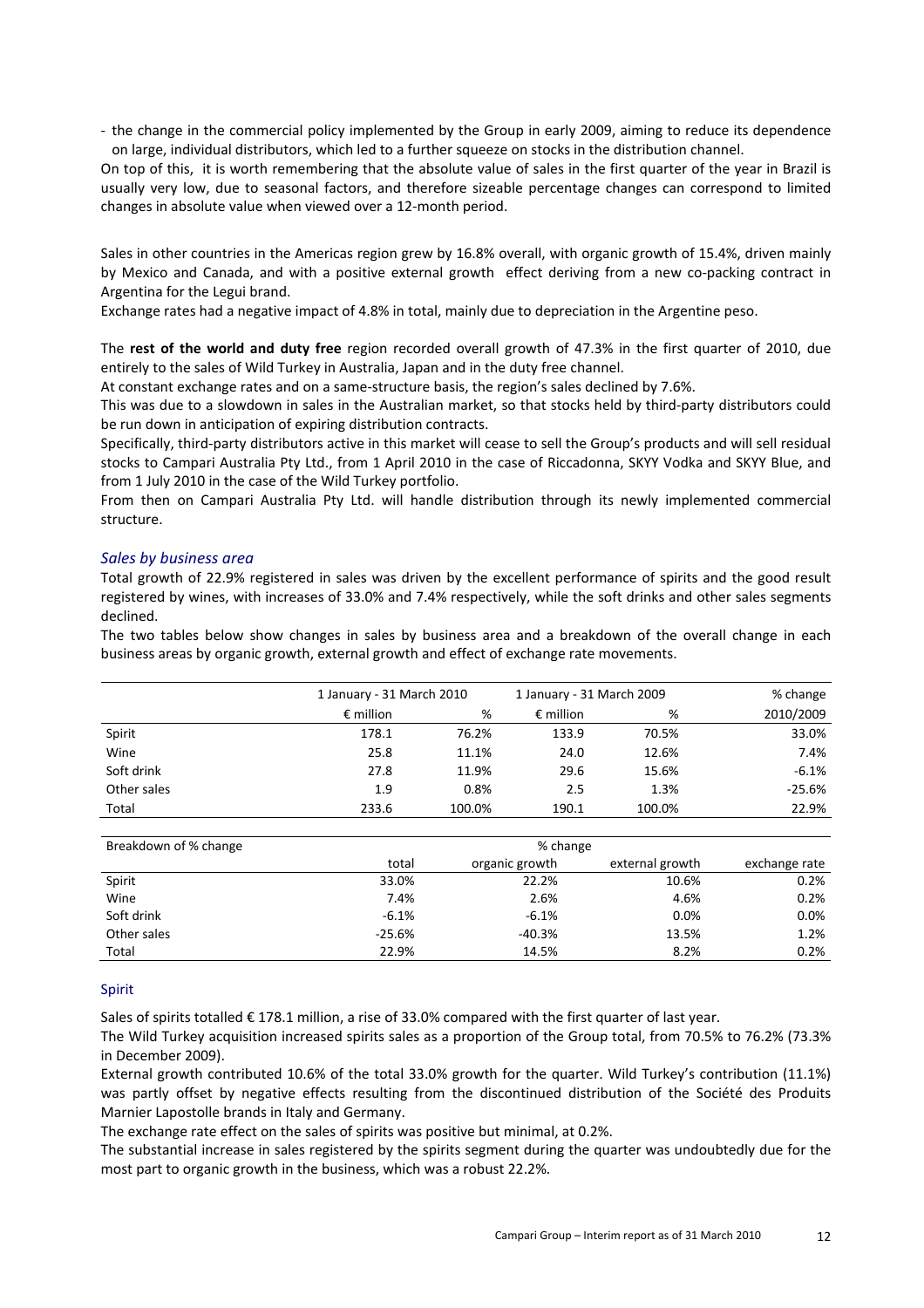In terms of the Group's key brands, Campari's sales rose by 18.2% at constant exchange rates (+20.8% at actual exchange rates).

The brand put in a strong performance in many major markets in western Europe, in Japan, in the duty free channel and in Brazil, where it represented half the total growth registered in the quarter (see Sales by region – Brazil above).

The SKYY brand, which includes the SKYY Infusions range, closed the first quarter with growth of 17.9% at constant exchange rates (up 12.4% at actual exchange rates due to the depreciation of the US dollar).

The SKYY brand recorded double-digit growth overall in the US, generally due to the favourable comparison base with 2009, when orders were hit by the substantial destocking executed by distributors, and particularly due to the good performance put in by the SKYY Infusions range.

However, US consumption of SKYY Vodka (Core) slowed temporarily in the period under review, due to aggressive commercial strategies launched by major competitors.

Outside the US, the sales performance was extremely strong, with double-digit growth in key markets such as Canada, Brazil and Italy.

In the first quarter of 2010, Aperol confirmed the trend seen in recent years, registering growth of 36.4% (36.3% at actual exchange rates).

In Italy, its biggest market, the brand recorded vigorous double-digit growth, and also made outstanding progress in Germany and Austria, which together now account for 20% of sales.

Sales of Campari Soda, which are almost entirely concentrated in the Italian market, fell by 0.1% in the first quarter.

Sales of the Brazilian brands Old Eight, Drury's and Dreher grew very strongly in the quarter, partly helped by the favourable comparison with the first quarter of 2009 already mentioned.

Growth came in at 534.7% in local currency and 666.4% at actual exchange rates.

Sales of Glen-Grant and Old Smuggler grew by 22.9% overall at constant exchange rates and by 21.0% at actual exchange rates.

Glen-Grant performed particularly well due to strong sales in France and Italy, its two key markets. Old Smuggler, meanwhile, saw a slight decline in sales caused by a slowdown on eastern European markets.

Sales of **Ouzo 12** declined 8.2% in the quarter at constant exchange rates (down 8.6% at actual exchange rates). In the brand's two key markets, the solid growth rate seen in Germany was not enough to offset the sharp contraction on the Greek market, affected by an acute crisis.

Sales of Cynar rose 3.5% at constant exchange rates (7.5% at actual exchange rates), on the back of the brand's strong performance in the Italian market.

X-Rated Fusion Liqueur sales, which are almost entirely concentrated in the US market, declined by 18.8% in local currency (or by 23.4% at actual exchange rates), due to destocking by distributors. However, the trend in brand consumption remains positive on a sliding year basis.

Cabo Wabo performed very well in the first three months of the year, with sales growth of 130.5% (117.8% at actual exchange rates).

In early 2009, the brand's sales in the US were hit hard by a series of negative factors, including the generalised running down of stocks by distributors, the heavy skew to the on trade channel, which was most seriously affected by the crisis, as well as the ultra premium price positioning.

Of the Group's other spirits brands, Zedda Piras (Mirto di Sardegna) and Aperol Soda registered growth of 15.7% and 4.8% respectively.

First-quarter sales of the main third-party brands were as follows:

- sales of Jägermeister, which is distributed on the Italian market, rose by 10.3%;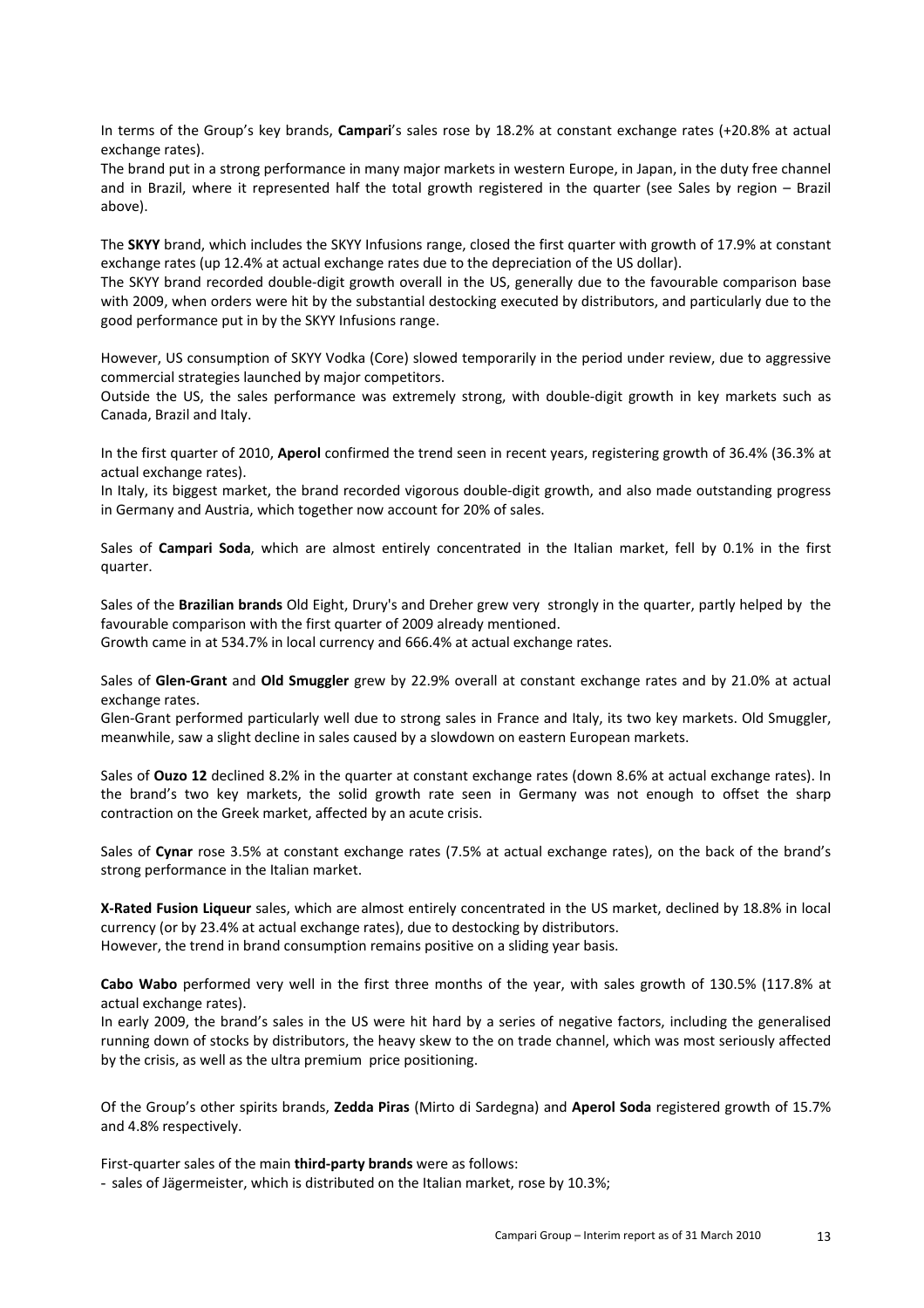- sales of Jack Daniel's, which is also distributed on the Italian market, grew by 17.9%;
- sales of Scotch whiskies, which are distributed in the United States, grew by 56.1% at constant exchange rates (+48.2% at actual exchange rates), largely attributable to the positive trend of Cutty Sark, and to a lesser extent, the trend in Morrison Bowmore whiskies;
- sales of C&C group brands rose by 11.3% (+5.9% at actual exchange rates);
- sales of Suntory brands advanced by 48.4% (41.0%% at actual exchange rates);
- sales of Russian Standard vodka, recorded mainly in Germany, Switzerland and Austria, grew by 7.7%.

#### Wines

Sales of wines in the first quarter of 2010 totalled € 25.8 million, a rise of 7.4% compared with the same period of 2009.

The segment benefited from external growth of 4.6%, mainly relating to sales of Odessa sparkling wines in Ukraine and a slightly positive exchange rate effect of 0.2%; stripping out these effects, organic growth was up 2.6%.

This positive performance was mainly driven by Cinzano sparkling wines, which registered growth of 17.5% (at both constant and actual exchange rates), due to excellent sales in Italy and Germany.

It is also worth highlighting in Italy, where sparkling wine consumption is more seasonally skewed than in countries such as Germany, March sales were boosted by the sell in for Easter, which this year fell in the first few days of April and therefore earlier than in 2009.

Cinzano vermouth registered a 3.2% increase in sales (4.2% at actual exchange rates), with mixed performances in its various markets. In western Europe, sales were influenced by the controlled stock management due to the introduction of new packaging, while on the positive side quarterly sales were boosted by a good recovery in orders from Russia, which had lost its position as the brand's leading market in 2009 owing to the acute financial crisis.

Riccadonna, whose sales are strongly concentrated in Australia, registered a sharp contraction of 51.1% in the period (50.0% at actual exchange rates).

This drop was entirely attributable to the termination of the relationship with the local third-party distributor on 31 March 2010, which influenced orders in the first three months of 2010.

Since 1 April 2010, the Group has been distributing its own products in Australia via a Group sales structure.

Mondoro, meanwhile, whose sales are mainly concentrated in Russia, saw steep sales growth of 72.8% (70.6% at actual exchange rates), affected by the recovery in the Russian market already mentioned.

In still wines, Sella & Mosca sales were completely unchanged in the first quarter of 2010, while Terruzzi & Puthod wines recorded strong growth (73.0%) due to positive trends in the key foreign markets of the US and Germany. Cantina Serafino registered a decline in sales of 12.7%.

#### Soft drinks

In the first quarter of 2010 sales of soft drinks totalled € 27.8 million, a drop of 6.1% on the same period of 2009. Due to the strong organic and external growth seen in spirits, soft drink sales as a percentage of total Group sales fell from 15.6% to 11.9%.

Crodino closed the first quarter with a decline in sales of 4.8% which can be attributed to different phasing of promotional activites.

Particularly cold weather conditions affected sales of traditional soft drinks in the first quarter of the year, which in any case is a fairly insignificant period for sales in this segment.

Lemonsoda and the soft drinks range (Oransoda and Pelmosoda) saw sales decline by 8.6%, while Crodo mineral waters recorded a drop of 16.2% compared with the first quarter of 2009.

#### Other sales

This minor segment includes revenues from co-packing and sales to third parties of raw materials and semi-finished goods. It represents less than 2% of the Group's total sales.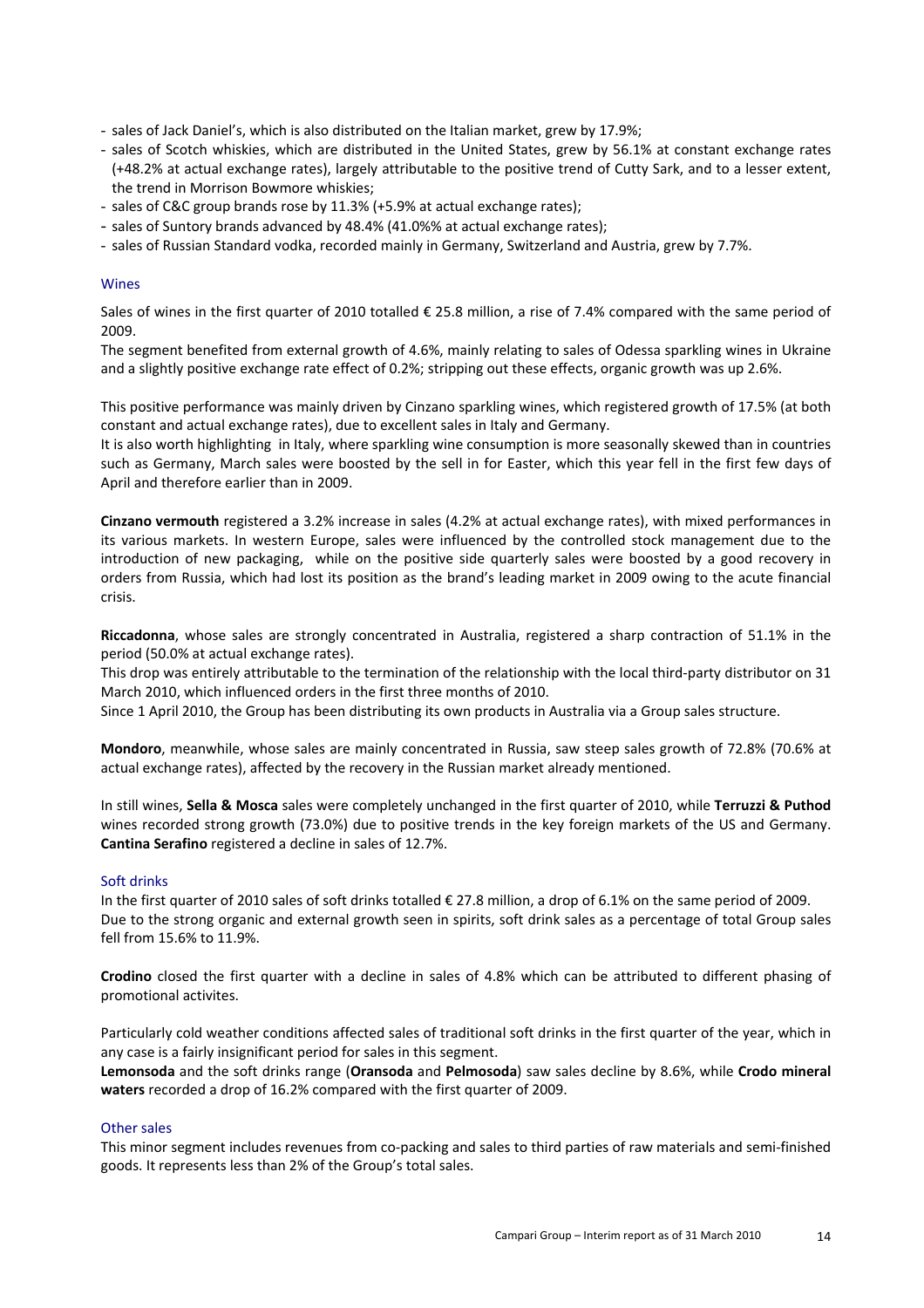Sales for this segment dropped sharply in the first quarter of 2010 compared with the same period last year (by 40.3% at constant exchange rates and by 25.6% at actual exchange rates). This was due to fewer sales of malt distillate produced and sold in Scotland by Glen Grant Distillery Company Ltd..

#### Income statement

The Group's income statement for the first quarter of 2010 is extremely positive, showing sound growth in all profitability indicators.

However, as we have mentioned more than once in the comments on sales, these results were influenced to some extent by a particularly favourable basis for comparison with the first quarter of 2009, as the financial crisis which erupted in late 2008 had a relevant impact.

Moreover, the 2010 income statement is also benefiting from the effect of the purchase of Wild Turkey, which was first consolidated when it was acquired on 1 June 2009.

|                                                  | <b>First quarter 2010</b> |         | <b>First quarter 2009</b> |         | Change |
|--------------------------------------------------|---------------------------|---------|---------------------------|---------|--------|
|                                                  | $\epsilon$ million        | %       | $\epsilon$ million        | %       | %      |
| <b>Net sales</b>                                 | 233.6                     | 100.0   | 190.1                     | 100.0   | 22.9   |
| Cost of goods sold, including distribution costs | (100.0)                   | $-42.8$ | (85.6)                    | $-45.1$ | 16.7   |
| <b>Gross profit</b>                              | 133.6                     | 57.2    | 104.5                     | 54.9    | 27.9   |
| Advertising and promotional costs                | (39.9)                    | $-17.1$ | (24.6)                    | $-12.9$ | 62.3   |
| <b>Contribution margin</b>                       | 93.7                      | 40.1    | 79.9                      | 42.0    | 17.3   |
| Structure costs                                  | (41.5)                    | $-17.8$ | (36.8)                    | $-19.4$ | 12.7   |
| <b>EBIT before one-offs</b>                      | 52.3                      | 22.4    | 43.1                      | 22.7    | 21.3   |
| One-offs: income and charges                     | (0.5)                     | $-0.2$  | (0.5)                     | $-0.3$  |        |
| <b>EBIT</b>                                      | 51.8                      | 22.2    | 42.6                      | 22.4    | 21.5   |
| Net financial income (charges)                   | (8.3)                     | $-3.6$  | (3.9)                     | $-2.0$  | 115.3  |
| Proft (loss) of companies valued at equity       | (0.0)                     | 0.0     | (0.3)                     | $-0.1$  |        |
| Put option charges                               | (0.1)                     | 0.0     | 0.0                       | 0.0     |        |
| Profit before tax and minority interest          | 43.4                      | 18.6    | 38.5                      | 20.3    | 12.6   |
| Minority interests                               | (0.1)                     | 0.0     | (0.1)                     | 0.0     |        |
| Group profit before tax                          | 43.3                      | 18.5    | 38.4                      | 20.2    | 12.7   |
| Total depreciation and amortisation              | (6.8)                     | $-2.9$  | (5.0)                     | $-2.7$  | 34.4   |
| <b>EBITDA before one-offs</b>                    | 59.1                      | 25.3    | 48.2                      | 25.3    | 22.6   |
| <b>EBITDA</b>                                    | 58.6                      | 25.1    | 47.7                      | 25.1    | 22.9   |

Net sales for the quarter came in at € 233.6 million, an increase of 22.9%, due to consistent organic growth of 14.5%, external growth of 8.2% and a slight positive exchange rate effect of 0.2%.

For more details on these effects and on sales by region and business area, please refer to the sales performance section above.

In the two quarters under comparison, the cost of goods sold showed a very positive trend, falling as a percentage of sales by 2.3%, from 45.1% last year to 42.8% in 2010.

This performance is due to objective factors, such as containment of increases in raw materials prices and the efficient industrial management of production.

However, it cannot be denied that, looking at the figures for a single quarter, in which sales rose by 22.9%, the cost of goods sold has also benefited from the positive effect of greater absorption of fixed costs, as well as a more favourable sales mix in the period. By comparison with the first quarter of last year, in fact, the most profitable segment - spirits - grew by 33.0%, while the remaining Group segments (wines, soft drinks, etc.) saw an overall decline in sales of 1.2%.

Gross profit, which came in at  $\epsilon$  133.6 million, grew by 27.9%, rising more than sales (+ 22.9%) due to the containment of the cost of goods sold.

Advertising and promotional spending stood at  $\epsilon$  39.9 million, substantially higher than in the first quarter of last year, both in absolute terms (+ 62.3%) and as a proportion of sales, rising from 12.9% to 17.1%.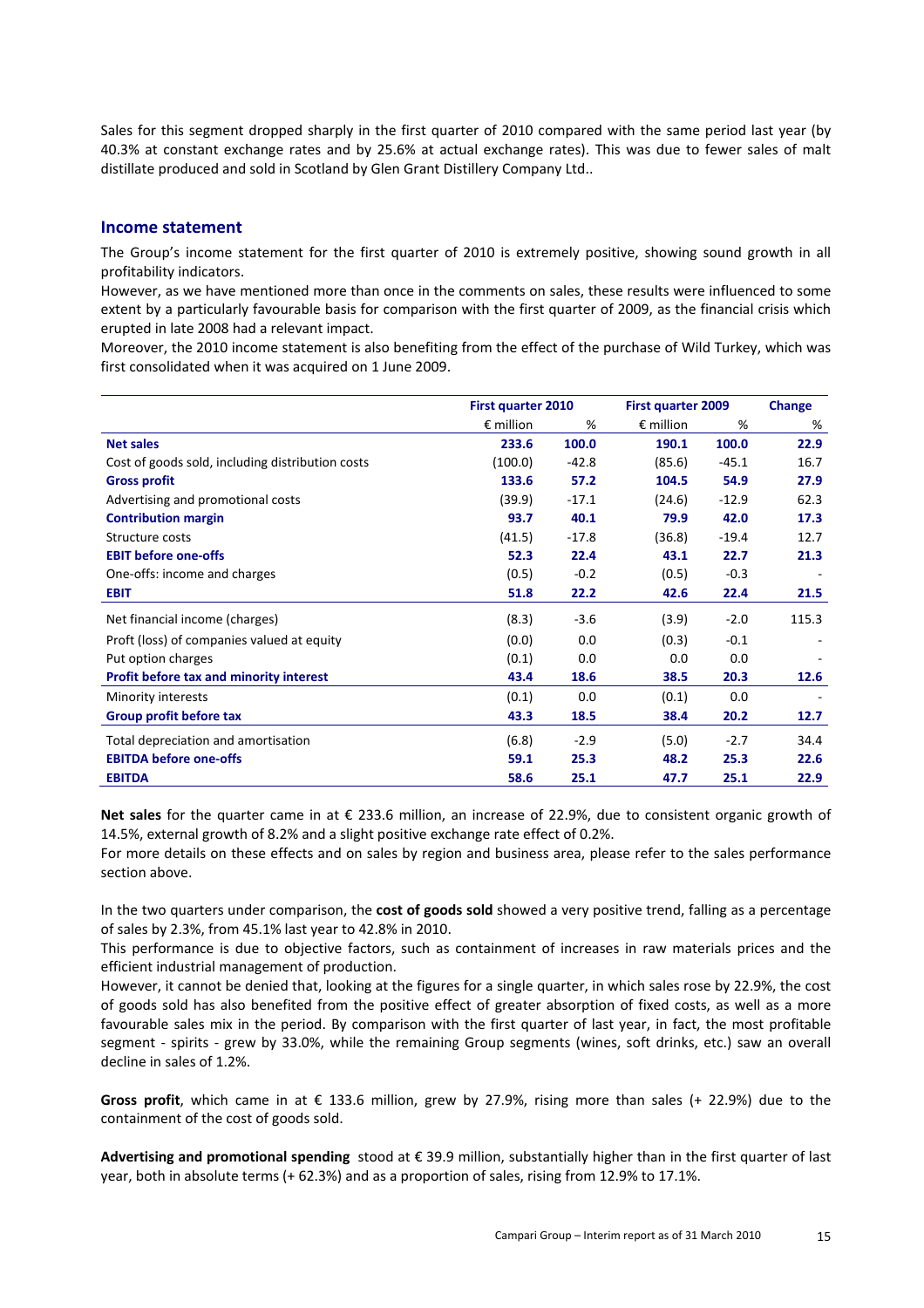Once again we have to point to the particularly unsettled picture in early 2009 and the huge uncertainty over shortterm forecasts, which also influenced some advertising investment decisions in the period in question.

The steady return to normal levels of investment, which are in fact higher than the sector average, is testimony to the Group's commitment to ensuring sustainable growth in the medium-to-long term.

The contribution margin came to  $\epsilon$  93.7 million, representing an overall advance of 17.3% on the previous year, broken down as follows:

- organic growth of 11.5%;
- external growth of 6.3%;
- unfavourable exchange rate effects of 0.5%.

Structure costs, which include sales and general and administrative expenses, increased by 12.7% overall, but reduced as a proportion of sales from 19.4% in the first quarter of last year to 17.8% in the first quarter of 2010. However, the substantial increase in the absolute value of structure costs (12.7%) includes a sizeable external growth effect of 9.5%, relating to new operating subsidiaries in the United States, Belgium, Ukraine and particularly Australia.

Campari Australia Pty Ltd., which was created in 2009 to manage distribution on the Australian market directly, had a workforce of 56 at 31 March 2010. The company's structure is expected to grow slightly in the second quarter of the year and reach full operating strength at the end of June.

Campari Australia Pty Ltd. began its own sales and distribution activity on 1 April 2010, managing all the Group's key products in this market (particularly Riccadonna, SKYY and SKYY Blue). Its product line will be complete with the integration of Wild Turkey from 1 July 2010.

On a same structure basis and net of a slight exchange rate effect (+0.4%), growth in structure costs in the first quarter of 2010 was limited to 2.8%.

EBIT before one-offs was € 52.3 million, a rise of 21.3% compared with last year. Net of changes in the basis of consolidation (+3.6%) and exchange rate effects (-1.3%), this profitability indicator grew by 19.0%.

The non-recurring income and expenses item shows as a net balance of  $\epsilon$  0.5 million in expenses, the same as in the first quarter of 2009.

In 2010 the balance mainly comprises restructuring expenses and the payment of one-off fines.

EBIT came in at € 51.8 million in the first quarter of 2010, an increase of 21.5% compared with the same quarter of 2009. Stripping out perimeter effects (+3.6%) and exchange rates (-1.2%), Group EBIT grew by 19.1%.

The EBIT margin (EBIT as a percentage of sales), came in at 22.2%, a very slight fall on the 22.4% registered in 2009. In summary, the change in the margin in the first quarter of 2010 shows substantial containment of cost of goods sold and structure costs, sufficient to increase advertising and promotional investment by 4.2 percentage points with no change to the EBIT margin.

Total amortisation and depreciation for the period was € 6.8 million, higher than the € 5.1 million registered in the first quarter of 2009, partly due to the new industrial assets acquired from April 2009 onward.

As a direct consequence of the increase in depreciation and amortisation, EBITDA increased slightly more than EBIT in the two periods under comparison.

In particular, EBITDA before one-offs increased by 22.6% (+23.7% at constant exchange rates) to € 59.1 million, while EBITDA rose by 22.9% (+23.8% at constant exchange rates) to € 58.6 million.

Net financial income and charges stood at € 8.3 million in the first quarter of 2010, substantially higher than the € 3.9 million registered in the same period of 2009.

Average first-quarter debt was € 612.1 million in 2010 and € 314.3 million in 2009.

The increase is due to greater Group net debt, which grew in the second half of 2009, mainly as a result of the Wild Turkey acquisition.

The average cost of debt was also slightly higher than in 2009, due to an increase in the proportion of fixed-rate debt as well as negative carry (the difference between the cost of debt and the return on short-term liquid investments), which was high since cash reserves were significant.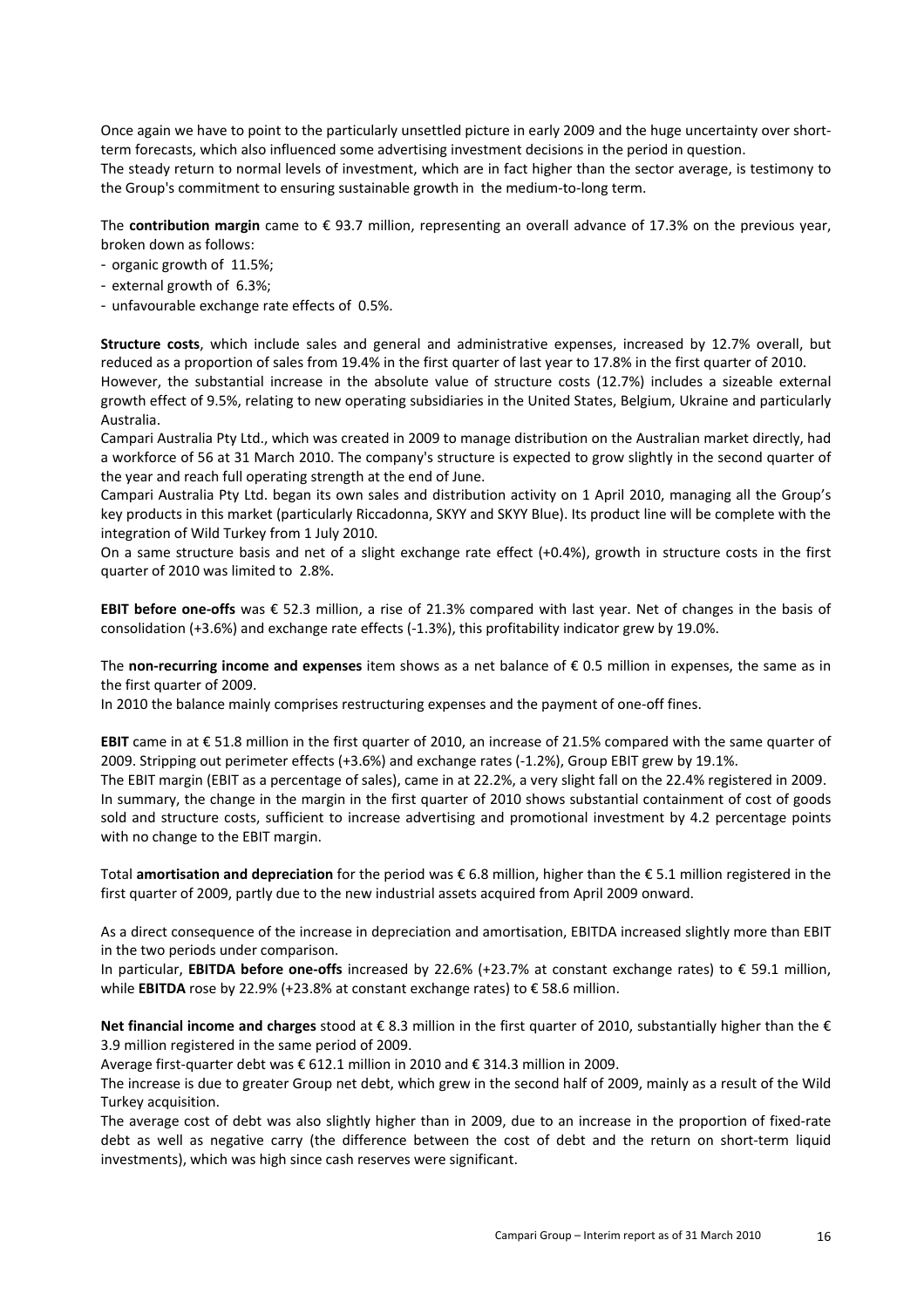The Group's portion of profits or losses of companies valued at equity showed a totally insignificant balance, compared with a negative balance of  $\epsilon$  0.2 million in the previous year.

The companies accounted for by the equity method are trading joint ventures that distribute products made by the Group and its partners in the Netherlands and India. Whereas in the first quarter of 2009 the Belgian company MCS S.c.a.r.l. was considered a joint venture and therefore consolidated at equity, since April 2009 it has been consolidated on a line-by–line basis after the Group took full control.

Charges for put options were  $\epsilon$  0.1 million in the first quarter of 2010, compared with no charges in the previous year.

This item relates solely to the portion of profit attributable to minority shareholders, that is the 20% realised by Cabo Wabo, LLC, the company that owns the Cabo Wabo brand.

Minority interests for the period were low, at  $\epsilon$  0.1 million, and the same as in the first quarter of 2009.

Group profit before tax rose by 12.7% year-on-year in the first quarter of 2010, to € 43.3 million (+12.8% at constant exchange rates).

#### Financial situation

#### Breakdown of net debt

|                                                  | 31 March 2010      | <b>31 December 2009</b> |
|--------------------------------------------------|--------------------|-------------------------|
|                                                  | $\epsilon$ million | $\epsilon$ million      |
| Cash and cash equivalents                        | 185.6              | 129.6                   |
| Payables to banks                                | (10.2)             | (17.3)                  |
| Real estate lease payables                       | (3.3)              | (3.3)                   |
| Private placement                                | (6.2)              | (5.8)                   |
| Other financial receivables and payables         | 141.7              | (6.9)                   |
| <b>Short-term debt</b>                           | 307.6              | 96.4                    |
| Payables to banks                                | (0.7)              | (0.9)                   |
| Real estate lease payables                       | (5.5)              | (6.3)                   |
| Private placement and bonds                      | (880.6)            | (861.8)                 |
| Other financial receivables and payables         | 4.0                | 158.7                   |
| Medium/long-term debt                            | (882.9)            | (710.3)                 |
| Debt relating to operating activities            | (575.2)            | (613.9)                 |
| Liabilities for put option and earn-out payments | (18.2)             | (16.9)                  |
| <b>Net debt</b>                                  | (593.4)            | (630.8)                 |

At 31 March 2010, consolidated net debt stood at € 593.4 million, or € 37.4 million less than the € 630.8 million registered at 31 December 2009.

In terms of the structure of the net financial position, at the end of the quarter, there was an improvement of  $\epsilon$ 211.2 million in the short-term active financial position and an increase of € 172.6 million in medium- to long-term net debt. This change in the breakdown of net debt in temporal terms is mainly due to the reclassification of existing term deposits maturing in March 2011 amounting to € 155.0 million, from medium/long-term financial receivables to short-term financial receivables.

In addition, the Group's net financial position shows financial debt relating to the possible future exercise of a put option by the minority shareholders of Cabo Wabo and the possible recognition of earn outs mainly connected to the acquisition of the X-Rated brand.

At 31 March 2010, this debt amounted to € 18.2 million, an increase of € 1.2 million compared with 31 December 2009, due solely to the strengthening of the US dollar in this period.

The € 37.4 million reduction in total debt at 31 March 2010 resulted from good levels of cash generation in the quarter and the related reduction in working capital.

This cash generation also includes the negative effects of the strengthening of the US dollar between 31 December 2009 and 31 March 2010, which resulted in an increase in debt denominated in this currency of € 17.9 million.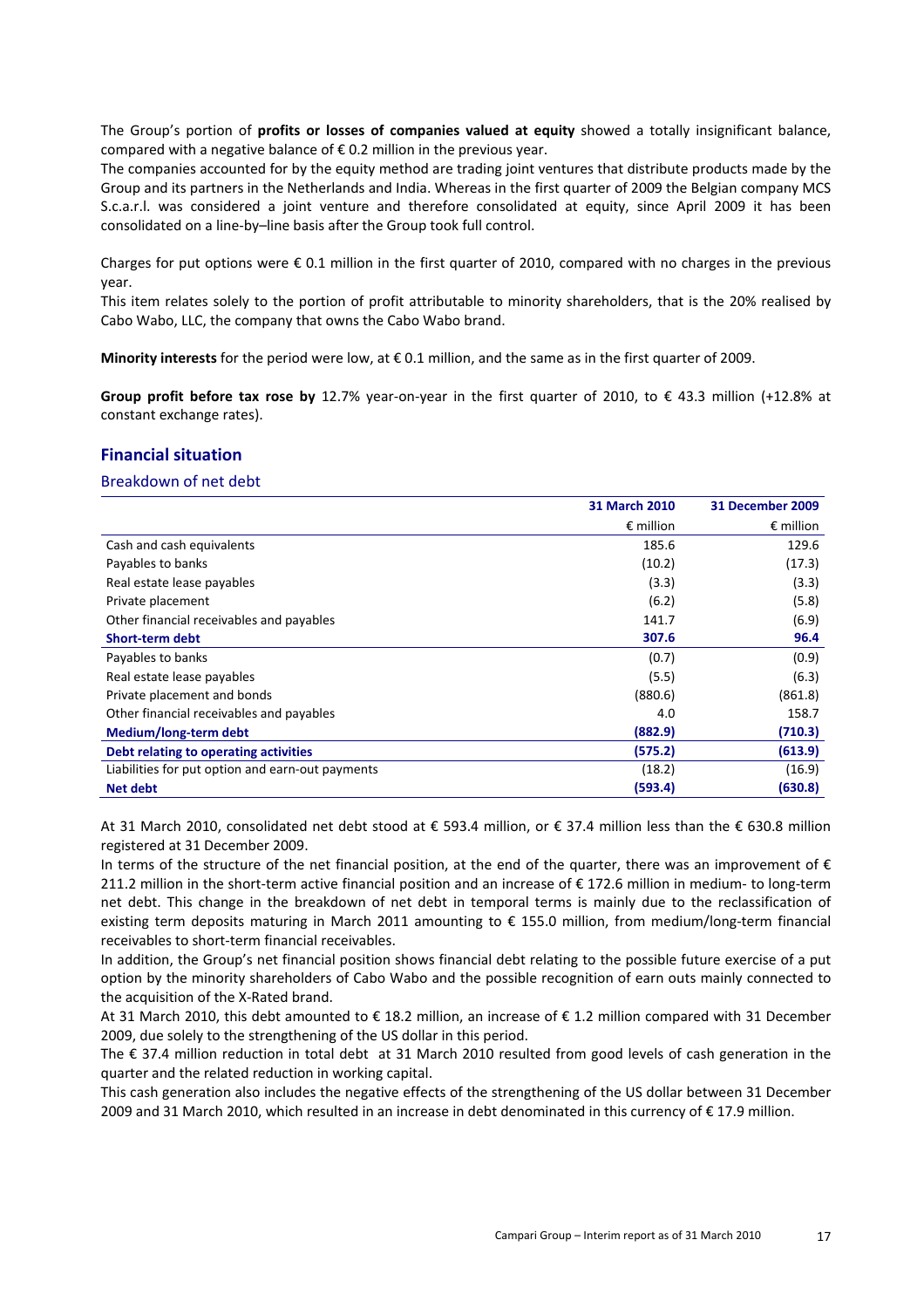#### Operating working capital

The table below shows figures at 31 March 2010, 31 December 2009 and 31 March 2009; operating working capital is shown, for each period, as a proportion of sales over the previous 12 months.

|                                                                   |                    | 31 March 31 December | change             | 31 March           |
|-------------------------------------------------------------------|--------------------|----------------------|--------------------|--------------------|
|                                                                   | 2010               | 2009                 |                    | 2009               |
|                                                                   | $\epsilon$ million | $\epsilon$ million   | $\epsilon$ million | $\epsilon$ million |
| Receivables from customers                                        | 192.5              | 236.2                | (43.7)             | 201.5              |
| Inventories                                                       | 289.2              | 271.4                | 17.8               | 180.5              |
| Payables to suppliers                                             | (175.9)            | (179.1)              | 3.2                | (126.3)            |
| <b>Operating working capital</b>                                  | 305.9              | 328.5                | (22.6)             | 255.7              |
| Sales - previous 12 months                                        | 1,051.9            | 1,008.4              | 43.5               | 941.5              |
| Operating working capital as % of sales in the previous 12 months | 29.1               | 32.6                 |                    | 27.2               |

Operating working capital at 31 March 2010 was € 305.9 million, a decrease of € 22.6 million compared with 31 December 2009.

Stripping out the exchange rate effect of € 11.9 million attributable to the strengthening of the US dollar and the Brazilian real, the organic decline in operating working capital in the quarter was € 34.5 million.

This organic decrease was due inter alia to seasonal factors that led to a reduction in trade receivables between the two dates under comparison, which was partly offset by an increase in stocks, and to a lesser extent, to a reduction in payables to suppliers.

At 31 March 2010, operating working capital amounted to 29.1% of net sales in the previous 12 months, versus 32.6% at 31 December 2009.

Note that the recent acquisitions have partially distorted this indicator.

In particular, since the Wild Turkey acquisition took place in June 2009, sales over the last 12 months (on which the Wild Turkey acquisition has an effect only over the 10 months to 31 March 2010 and for the 7 months to 31 December 2009) are taken as a percentage of working capital on the two dates which include all the effects of the acquisition.

In comparison with the same period of 2009, operating working capital showed an increase of € 50.2 million at 31 March 2010, and represented a slightly higher proportion of sales (27.2% at 31 March 2009).

However, this is an inconsistent comparison, since at 31 March 2010 it includes a structurally higher level of working capital due to the consolidation of Wild Turkey and the other acquisitions made in 2009 (Odessa and MCS).

#### Events taking place after the end of the period

#### Extraordinary shareholders' meeting of the Parent Company

On 30 April 2010, the extraordinary shareholders' meeting of Davide Campari-Milano S.p.A. approved a bonus share issue via the issue of 290,400,000 new shares with a nominal value of  $\epsilon$  0.10 per share and the same characteristics as ordinary shares outstanding.

The new shares will be issued free of charge to shareholders in the ratio of one new share for each share held, through the use of retained earnings.

Following the bonus issue, the fully paid-up share capital will total € 58,080,000, comprising 580,800,000 ordinary shares with a nominal value of  $\epsilon$  0.10.

#### Ordinary shareholders' meeting of the Parent Company

On 30 April 2010 the ordinary shareholders' meeting of Davide Campari-Milano S.p.A. approved the financial statements for the full-year 2009 and agreed the payment of a dividend of € 0.06 per share outstanding following the bonus share issue approved by the extraordinary shareholders' meeting.

The dividend is 9.1% ( $\epsilon$  0.055 per share) higher than that paid out for 2008 (before the bonus share issue, the dividend would have amounted to € 0.12 per share, compared with € 0.11 per share for 2008).

The total dividend, calculated on shares outstanding and excluding own shares (2,122,624 shares) is € 34,593,285.

The shareholders' meeting also: